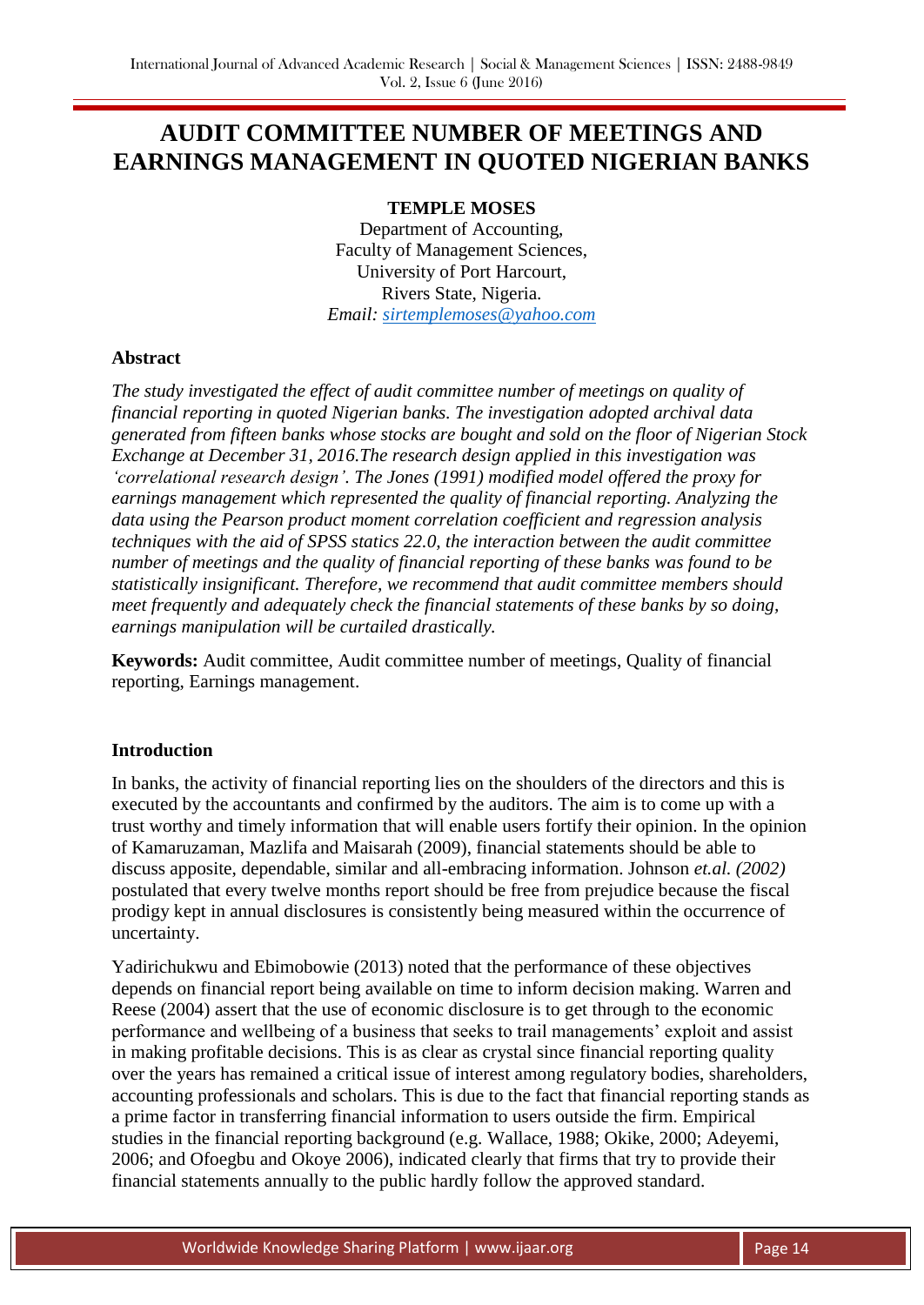In recent times, some empirical investigations on the audit committee have been undertaken, (for example, Soliman and Ragab, 2014; Yadirichukwu and Ebimobewei, 2013; Hamdan, Al-Hayale and Aboagela, 2012 and Odegunju, 2011). The above mentioned studies offer solid confirmation that financial reporting is influenced via audit committee characteristics which relates value maximizing motives. This study however, is a unique one utilizing only one attribute of audit committee characteristics (number of meetings) to check its effect in enriching the financial reporting quality in quoted Nigerian banks from 2010-2014.

Habbash (2010) opined that regulators around the world has generally recognized audit committee's significant duty as regards to economic recording long ago before the economic indignity happened at the expiration of the previous era. Audit committee exists so as to ensure the accuracy of financial reports (Felo and Solieri, 2009; Buchalter and Yokomoto, 2003). Klein (2002) submits that audit committee bridges the gap in information differences that exist between outside assessor and the manager and makes checking procedure easy and also heightens the independence of the auditors from management. It is expected therefore, that a well constituted and functional audit committee should be capable of increasing its supervisory role of financial reporting process and positing a good quality of financial control.

## **Theoretical framework**

Having respect to agency theory, agency skirmishes emanates as likely discrepancy of concern amongst owners (principals) and directors. The setting aside of ownership and control in the contemporary business world brings about conflicts of interest between managers and shareholders. Predominantly, the onus of administrators remains to administer the business in a manner that it begets earnings to owners to enhance the turnover records (Elliot 2002). Generally, agency concept explicates how to superlatively arrange dealings where a given party decides the work, whereas the other party executes the work. This rapport depicts a situation where the principal hires an agent to perform a task in which he is not willing to do. There is the assumption that the principal and the agents are moved by selfinterest. This assumption of egocentricity exposes the agency into unavoidable built-in conflicts.

Wealth maximization is a modern approach to financial management. In the past, profit serves as the primary concern of business and financial management. Today, the concept of wealth maximization exists as a higher goal when compared to profit maximization since it considers a wider perspective. The market price of the capital invested by shareholders is referred to as the wealth or value of a business. Wealth maximization implies the maximization of shareholders wealth. The wealth of the shareholders is maximized when the net worth of a company maximizes. Finance managers act for the shareholders and their primary concern is to look after the shareholders' interest. The shareholders expect good return on their investment.

#### **Audit committee number of meetings**

The workings of the group are determined by the aggregate sum of assemblies held twelvemonthly. The frequency at which the team meets depicts how effective audit committee spends time to amend any instant development and put forward an excellent reappraisal and controlled atmosphere. This may accelerate the detection of financial statement errors. The incidence of committee meetings in a year to a great extent determines its effectiveness Menon and Williams (1994). Bryan, Liv and Tiras (2004) remarked that the frequent meetings of audit committee enhance the clearness and unobstructed reporting of earnings,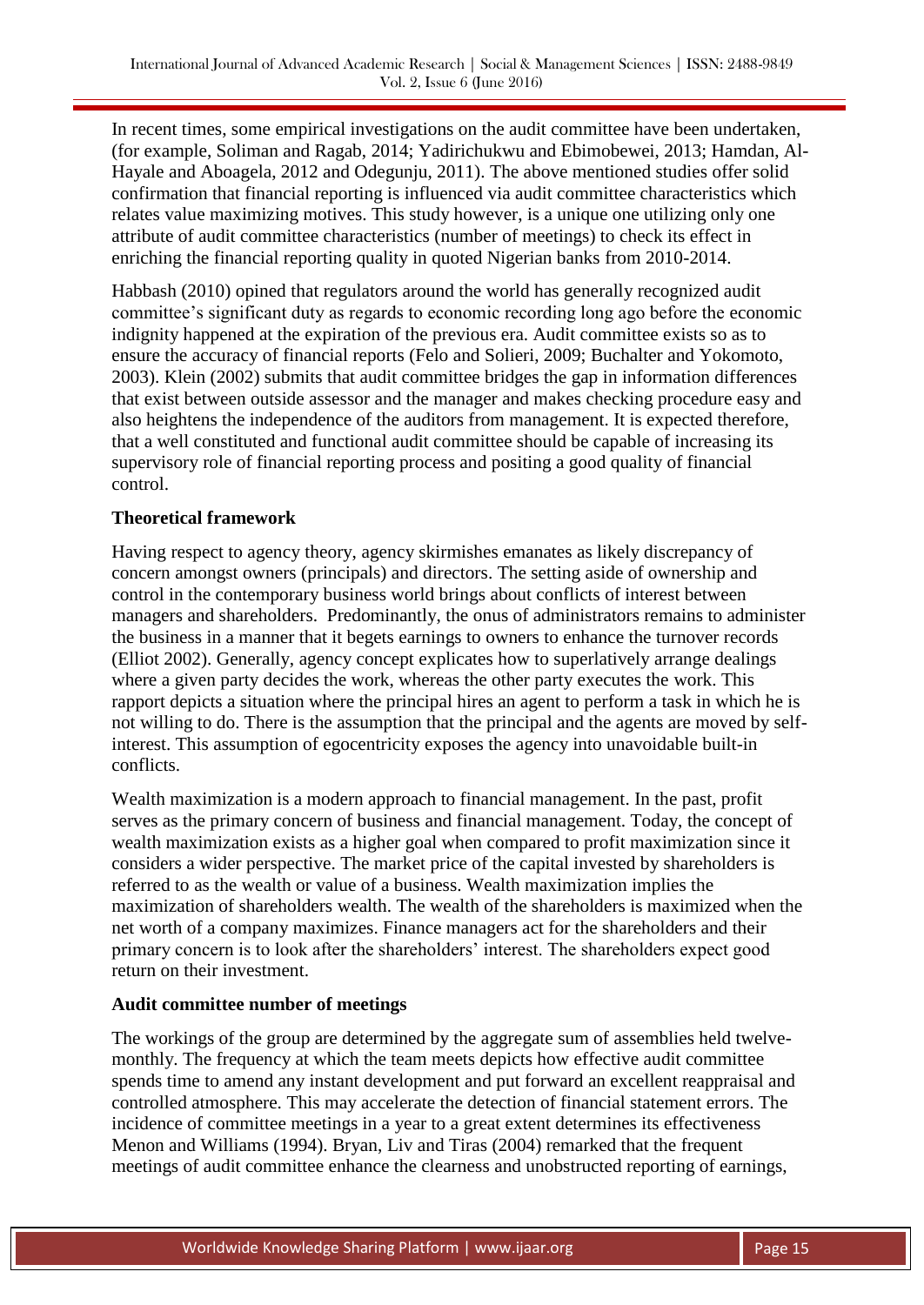thereby enhancing earnings quality. Oversight functions are carried out more effectively by audit committee members who meet on regular basis. This assertion corroborates with Lipton and Lorsch (2011) submission that improvement in the efficacy of the committee is noticeable as soon as the committee number of meetings upturns.

## **Aim and Objective of the Study**

The aim of this paper is to empirically investigate the relationship between audit committee number of meetings and earnings quality in quoted Nigerian banks. Its specific objective is to determine the influence of audit committee number of meetings on earnings management in quoted Nigerian banks.

## **Research Question**

In pursuance of the aim of and objective of the study, this paper poses the research question below to guide the research focus:

 $\triangleright$  To what extent does audit committee number of meetings influence earnings management in quoted Nigerian banks?

## **Research Hypothesis**

**Ho1:** Audit committee number of meetings has no significant influence on earnings management in quoted Nigerian banks.

#### **Methodology**

The study adopted the correlational research design otherwise called prospective research design towards investigating the relationship flanked by the explanatory variable and response variable of the study. One basic advantage of correlational research design according to Ofurum (2009), Tsegba and Herbert (2013), is its narrow study coverage which permits the generalization of research results and conclusions.

The population of the study is made up of all the fifteen banks whose shares are bought and sold on the floor of Nigerian Stock Exchange as at December 31, 2014. These banks are: Access Bank, Eco Bank, Diamond Bank, FCMB, Fidelity Bank, First Bank, GTB, Skye Bank, Stanbic IBTC, Sterling Bank, UBA, Union Bank, Unity Bank, Wema Bank and Zenith Bank.

In view of the research design and in agreement with the aim and objective of the study stated, the Pearson correlation was applied to determine the regression coefficient in the model specification while the linear regression was used to estimate the effect of the explanatory variable (i.e. audit committee number of meetings) on the response variable (i.e. "quality of financial reporting) represented by earnings management and measured by discretionary accruals"

#### **Operational Measurement of variables**

Variables applied in this paper remained measured as showcased in Table 1 below: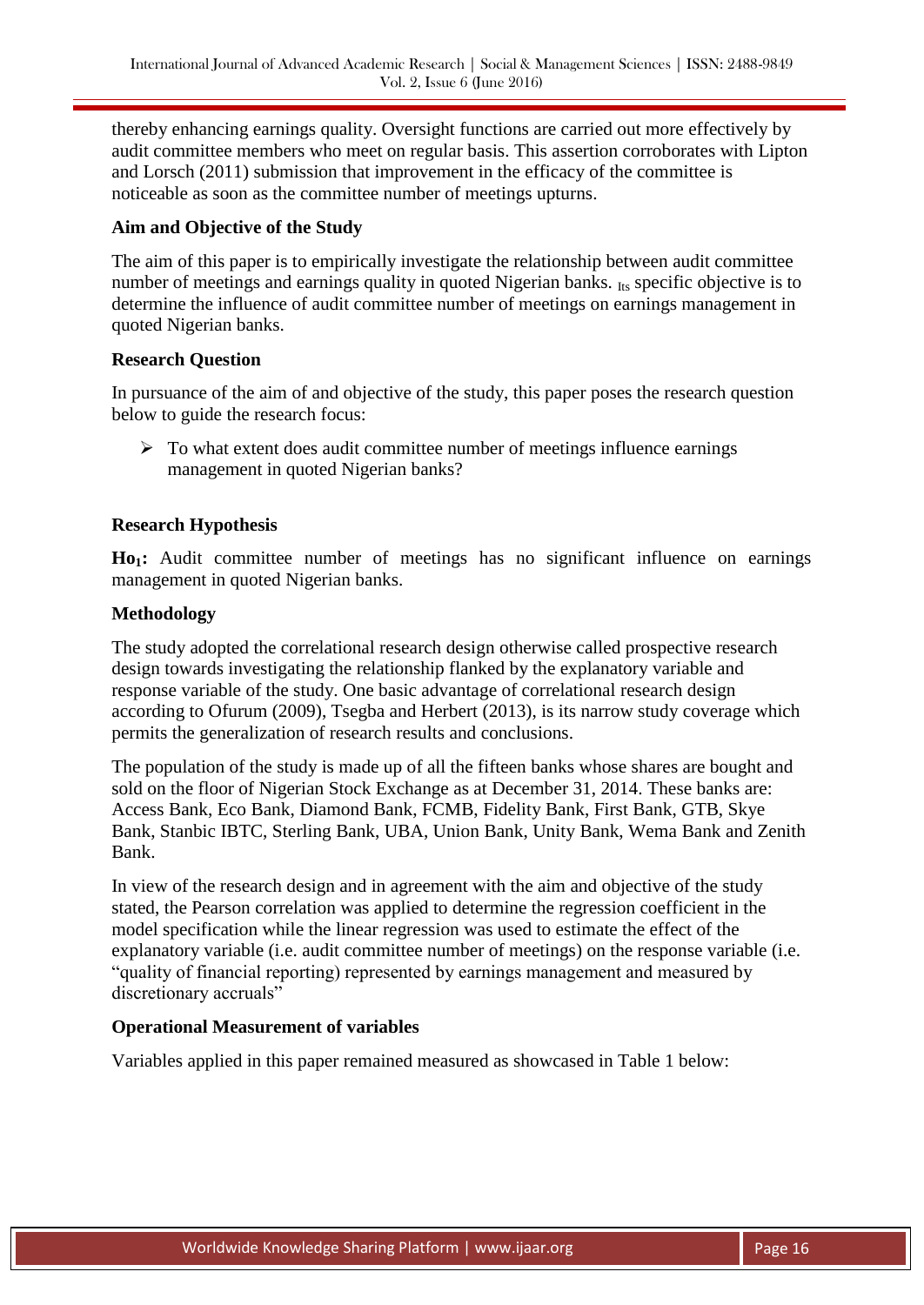## **Table 1: Variables Measurement**

| <b>Variables</b>          | Label      | <b>Measurement</b>          |  |  |
|---------------------------|------------|-----------------------------|--|--|
| <b>Criterion variable</b> |            |                             |  |  |
| Discretionary accruals    | <b>DAC</b> | Determined by means of      |  |  |
|                           |            | Jones (1991) modified model |  |  |
| <b>Predictor variable</b> |            |                             |  |  |
| Audit committee number of | <b>ACM</b> | Aggregate of meetings held  |  |  |
| meetings                  |            | in a period                 |  |  |

To investigate earnings management, this paper estimate total accruals and thereafter employed the revised Jones model to investigate discretionary accruals. We also estimated total accruals using items from statement of comprehensive income and statement of cash flow of banks in line with Dabor and Adeyemi (2009); Daniel and Paul (2000); Collins and Hribar (2002); William (2004); Keefe (2012); IIanit (2007) and Dechow and Ge (2006).

## **TAit = PBTEit – CFOit …………………………………..(i)**

Where;

 $TA_{it}$  = Total Accruals of banks I at time t

 $PBTE_{it}$  = Profit before taxation and extraordinary activities of bank I at time t

 $CFO_{it} = Cash$  flow from operation of bank I at time t.

The modified Jones model is shown below:

$$
\frac{rA_{it}}{DAC_{it}} = \frac{P_{it}}{A_{it-1}} - \left(\beta O + \beta_{1t} \frac{1}{A_{it-1}} + \frac{\beta_{2t} \Delta G E_{it} - \Delta N L_{it}}{A_{it-1}} + \beta_{3t} \frac{P P E_{it}}{A_{it-1}}\right) + \varepsilon
$$
 ...... (ii)

Where;

 $DAC<sub>it</sub> = Discrimary Accrual of bank i at time t$ 

 $TA_{it}$  = Total Accruals of bank i determined by subtracting profit before taxation, exceptional and extraordinary items and cash flow from operation for year t

 $A_{it}$  = Asset at the commencement of the year

 $\Delta GE_{it}$  = Variation in Gross Earnings as of time t -1 to t

 $\Delta NL_{it}$  = Change in the analysis of total loans and advances and non- performing loan as of time t-1 to t to reflect variation in Net Loans (∆NL)

PPE = Gross Property, Plant and Equipment

 $E = Error term/random$  term

## **Gross Earnings = IINC + FCOM + TINC + INVINC + SHINC +OINC……….(iii)**

Where,

 $GE = Gross$  Earnings

IINC = Interest Income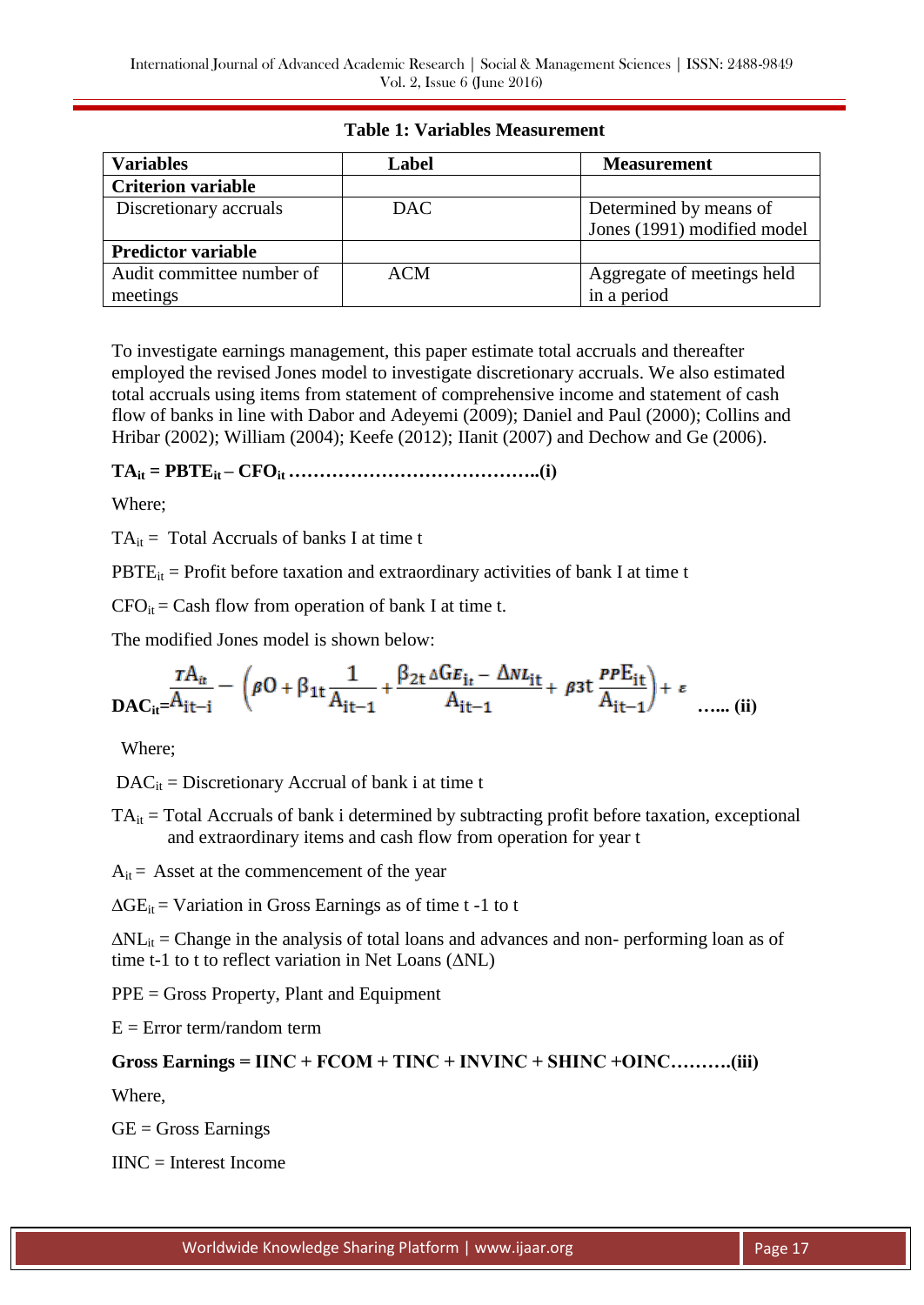FCOM = Fee Commission FOREXINC = Foreign Exchange Income TINC = Trusteeship Income ININC = Investments Income SHINC = Share Income  $OINC = Other Income$ **NL = TL – NPL……………………………………………………………(iv)** Where;  $NL = Net Loan$ 

 $TL = Total$  Loans

 $NPL = Non-Performing Loans$ 

#### **Model Specification**

The analytical model considered in this paper took audit committee number of meetings as predictor variable and earnings management proxied by discretionary accruals as criterion variable. Having regards to the work of Ofurum and Lezaasi (2011), which is based on the studies by Tsegba and Herbert (2013), the study specified model on the attempt to ascertain the influence of audit committee number of meetings on earnings management of quoted banks in Nigeria as follows:

**DAC = f (ACM)…………………………………………………………(v) DAC = ß**<sup>0</sup> **+ ß**3**ACM + E……………………………………………….(vi)**

Where;

DAC = Discretionary Accruals

 $\beta_0$  = Intercept

 $B_1 - B_4 =$  Coefficient of predictor variables

ACM = Audit committee number of meetings

#### **Results and Discussion**

This paper used descriptive statistic as well as specific rigorous models for ascertaining the correlation between audit committee number of meetings and the quality of financial reporting represented by earnings management and measured by discretionary accruals. The hypothesis was analyzed with the Pearson product moment correlation coefficient and regression analysis techniques.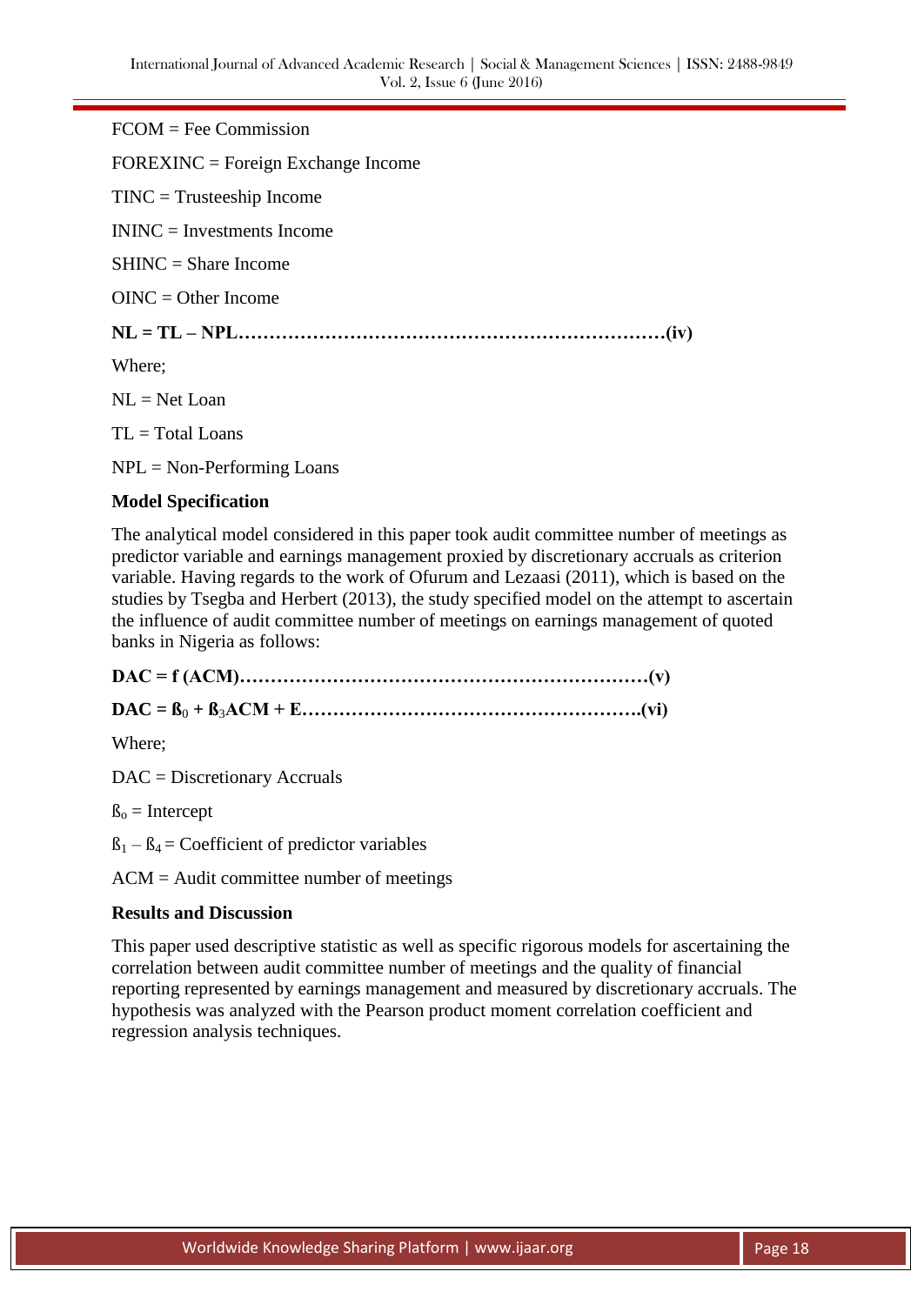|                       | N                | Minimu<br>m | Maximu<br>m      | Mean      |            | Std.<br>Deviation |
|-----------------------|------------------|-------------|------------------|-----------|------------|-------------------|
|                       | <b>Statistic</b> | Statistic   | <b>Statistic</b> | Statistic | Std. Error | Statistic         |
| <b>ABVDAC</b>         | 75               | .0019       | .8743            | .124523   | .0146902   | .1272212          |
| <b>ACM</b>            | 75               | 2.0000      | 5.0000           | 3.853333  | .1034423   | .8958362          |
| Valid N<br>(listwise) | 75               |             |                  |           |            |                   |

## **Table 2: Descriptive Statistics**

The table above shows that the discretionary accruals which is in its absolute value possess an average mean of 0.124523 while the audit committee number of meetings shows an average meeting times of 3.853333 (approximately 4) which denotes that majority of the employed banks meet four times annually on the average. The standard deviation showing the level of variation or discrepancies in the movement of employed variables away or towards the average, it can be seen that the output shows very low standard deviation, showing that all employed variables lacked great variation from the average score but looking closer, the highest variation emanated from audit committee number of meetings (ACM): 0.8958362 as various quoted banks had various annual meeting times which ranged from two to six times yearly which varied for each bank, the least variation came from discretionary accruals (0.1272212) which shows that there exists very little discrepancies in the sampled banks discretionary accruals (see Table 4.1 in the main research work).

#### **Bivariate Analysis**

This shows the level of association between employed variables and the duration of movement amongst them. The Table 3 below is extracted from the SPSS statistic 22.0 output (see Appendix ii- iii in the main research work).

## **Table3: Extract of the Correlation Matrix of the Explanatory and Response Variables**

| <b>Variables</b>           | <b>ACM</b> |  |
|----------------------------|------------|--|
| <b>Pearson Correlation</b> | $-0.001$   |  |
| Sig. (2-tailed)            | 0.993      |  |
| N                          | 75         |  |

From the output above in table 3, it can be seen that a negligible negative correlation was discovered between committee activities/meetings and discretionary accruals, as a negative coefficient of -0.001 was discovered at 0.993 significance level which appears to be greater than the 0.05 significance level, which signifies that committee activities/meetings do not result to a reduction in discretionary accruals of the banks. This illustrates that committee activities/meetings do not influence the discretionary accruals of listed banks as discovered by the study.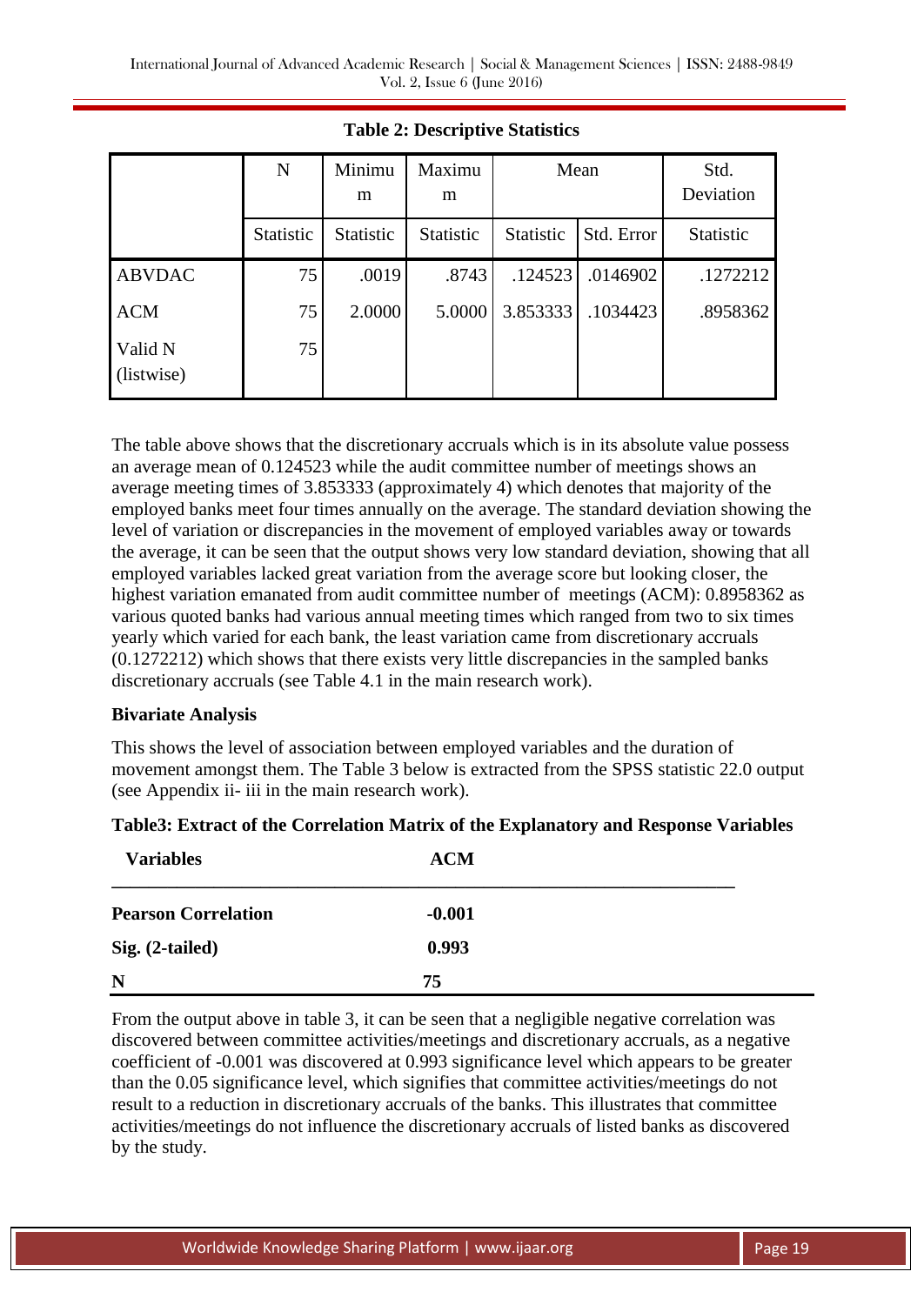## **Regression**

The study further moves to find the influence of the predictor on the criterion by carrying out a regression exercise as displayed below in table 4 which is a summary of the model estimate extracted from the SPSS statistic 22.0 output (see Appendix vi in the main research work).

| <b>Variable</b>     | A     | $\mathbf{L}$<br>л. | IJ    | Std.<br>Ð<br><b>Error</b> | -     | m                                 | Sig.                |
|---------------------|-------|--------------------|-------|---------------------------|-------|-----------------------------------|---------------------|
| $\mathbf{CM}$<br>ÆХ | 0.001 | 0.000              | 0.000 | 017<br>U.VI               | 0.000 | 0.009<br>$\overline{\phantom{0}}$ | 003<br><u>U.JJJ</u> |

Utilizing audit committee number of meetings by way of the explanatory variable and discretionary accruals by way of the response variable. From the table above, the R which represents the correlation coefficient shows a poor explanation of o.1%, while the more decisive variable  $R^2$  shows an output of 0.000, which signifies that variation in the explanatory variable (audit committee number of meetings) does not account for any variation in the response variable. This automatically resulted in the Analysis of Variance table (ANOVA) showing an insignificant regression at the 0.993 level which remains greater than the 0.05 level of significance, while the coefficient shows that audit committee number of meetings showcases that a neutral influence as denoted by its coefficient of 0.000 and has a very low shock level as shown by its standard error of 0.017 and was found to be statistically insignificant based on its t-statistics of -0.009 at the 0.993 significance level which stands greater than the 0.05 significance level.

## **Hypothesis Testing**

The hypothesis posits that audit committee number of meetings has no significant influence on earnings management in quoted Nigerian banks. Employing the coefficient table in appendix vi in the main research work, and judging by the significance level of 0.993 which is greater than the 0.05 level as depicted in the regression table also in appendix vi in the main research work, the study therefore does not reject the null hypothesis and thus concludes that audit committee number of meetings has no significant influence on earnings management in quoted Nigerian banks during the period of the study.

## **Discussion of Findings**

The study discovered that audit committee number of meetings has no significant/substantial influence on earnings management in quoted Nigerian banks during time of the study. This discovery is in disagreement with the finding of collier (1992). This research submitted that the rate of audit committee meetings has a significant positive relationship with audit committee effectiveness. However, the discovery is in agreement with that of Bedard *et al* (2004) who established no association between audit committee number of meetings/activities and earnings management. Finally the present study refused to give a nod to the outcomes of Persons (2009); Vafeas (2005) and Abbott *et al*. (2004) who recorded a significant relationship between a higher level of audit committee activity and minor incidence of deceitful economic disclosure.

#### **Conclusion and Recommendations**

In line with the analysis and testing of the influence of audit committee number of meetings on earnings management in quoted Nigerian banks, the study concludes that committee number of meetings has no significant influence on earnings management in quoted Nigerian banks during the period covered by the study and therefore we recommend that audit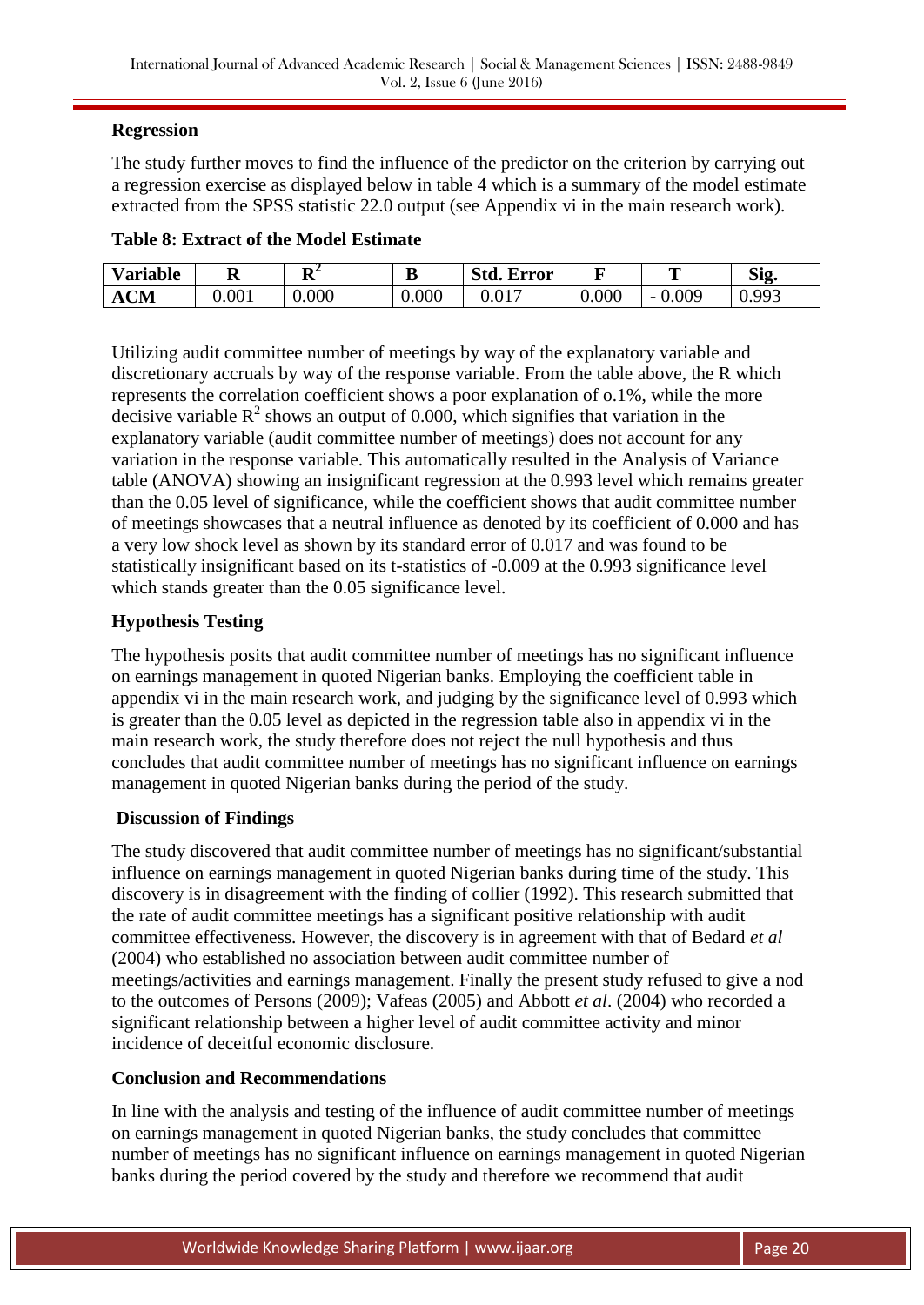committee members should meet frequently and adequately check the financial statements of these banks by so doing, earnings manipulation will be curtailed drastically.

#### **References**

- Abbott, L.J., Parker, S. & Peters, G.F. (2004). Audit Committee Characteristics and Restatements. Auditing: A Journal of Practice and Theory. 23(1): 69-87.
- Adeyemi, S.B. (2006). Impact of Accounting Standards on Financial Reporting in Nigeria. Unpolished Ph.D Thesis, University of Lagos.
- Bedard, J. Chtourov, S.M. and Courteau, I.L. (2004). The Effect of audit Committee Expertise, Independence and Activity on Aggressive Earnings Management. Journal of Practice and Theories.23 (2): 13-35.
- Bryan, D., Liv, M.H.C. and Tiras, S.L. (2000). "The Influence of Independent and effective Audit Committee on Earnings Quality". *Working Paper*, State University of New York. Buttalo.
- Buchalter, S. and Yokomoto, K. (2003). Audit Committees Responsibility and Liability. The Accounting Review 43: 1-7.
- Collier, P. (1992). *Audit committees in large UK companies*. London: ICAEW Research Board.
- Collins, D. & Hribar, P. (2002). Errors in Estimating Accruals: Implications for Empirical Research. Journal of Accounting Research. 40, 105-135.
- Dabor, E.L. & Adeyemi, S.B. (2009). Corporate Governance and the Credibility of Financial Statements in Nigeria. Journals of Business Systems, Governance and Ethics. 4(1).
- Daniel, W.C. & Paul, H. (2009). *Errors in Estimating Accruals: Implications for Empirical Research Henry B. Tippie Research Chair in Accounting,* Tippie College of Business, University of Lowa, Lowa city, IA 52242 and Johnson Graduate School of Management, Cornell University, Ithaca, NY 14850.
- Dechow, P. & Ge, W. (2006). The Persistence of Earnings and Cash Flows and the Role of Special Items: Implications for the Accrual Anomaly. Review of Accounting Studies, 11(23): 253-296.
- Elliot, B. and Elliot, J. (2002). Financial Accounting and Reporting  $12<sup>th</sup>$  edition, London, Prentice Hall/Financial Times.
- Felo, A.J. and Solieri, S.A. (2009). "Are all Audit committee Financial Experts Created Equally". International Journal of Disclosure and Governance 6(2): 221-231.
- Habbash, M. (2010). "The Effectiveness of Corporate Governance and External Audit on Constraining Earnings management Practice in the UK". *Ph.D Thesis*. Durham University.
- Hamdan, A.M., Al-Hayale, T.H. & Aboagela, E.M. (2012). The Impact of Audit committee Characteristics on Accounting Conservatism: Additional Evidence from Jordan. J. King Sand Univ.Vol. 24, Admin Sci (1): 1-15.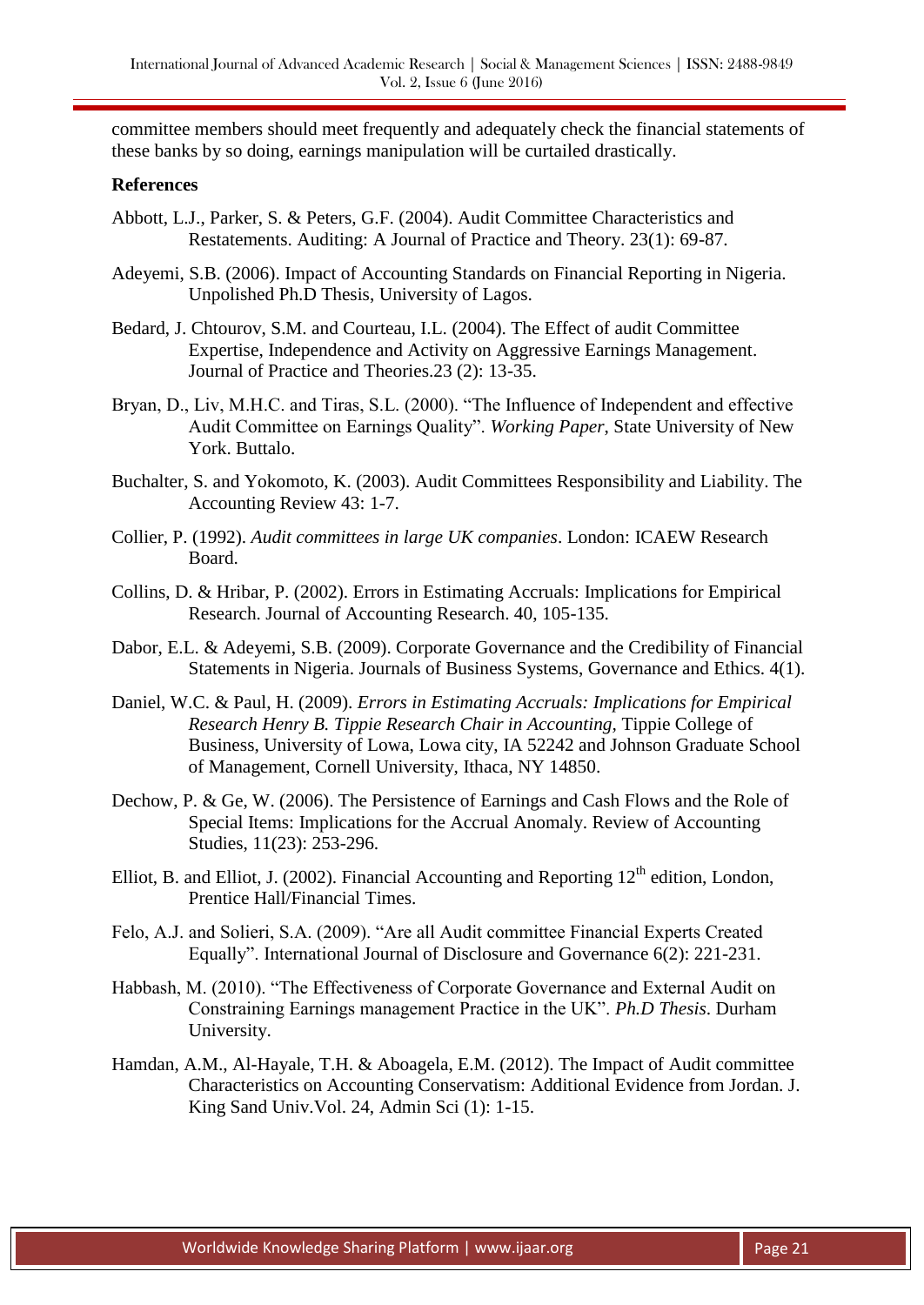- IIanit, G. (2007). Market Reaction to Earnings Management: The Incremental Contribution of Analyst. *International Research Journal of Finance and Economics.* <http://www.eurojournals.com/finance.htm>
- Johnson, E., I. Khurana and K. Reynolds (2002). Audit firm tenure and quality of financial reports. Contemporary Accounting Research, 19(4): 193-228.
- Jones, J.J. (1991). Earnings Management during Import Relief Investigations. *Journals of Accounting Research,* 29:193-228.
- Kamaruzaman, A.J., Mazlifa M.D. & Maisarah A.R. (2009). The Association between Firm Characteristics & Financial Statement Transparency: The case Egypt. *International Journal of Accounting,* 18(2):211-223.
- Keefe, T. (2012). Earnings Quality: Measuring the Discretionary Portion of Accruals Accounting: Fundamental Analysis, available at [www.investopedia.com](http://www.investopedia.com/)
- Klein, D.J. (2002). Audit Committee, Board of Directors Characteristics & Earnings Statements. Journal Accounting and Economics. 33, 375-400.
- Lipton, M. and Lorsh, J. (2011). A Model Proposal for Improved Corporate Governance. Business Lawyer, 48(1): 59-77.
- Menon, K. and Williams, J. (1994). "The Use of Audit Committees for Monitoring". *Journal of Accounting and Public Policy,* 13(2): 1-39.
- Odegunju, A. (2011). An Empirical Analysis of Impacts of Auditors Independence on Recredibility of Financial Statements in Nigeria. *Research Journal of Finance & Accounting* 2(3): 32-98.
- Ofoegbu, G. & Okoye, E. (2006). The Relevance of Accounting of Auditory Standards in Corporate Financial Reporting in Nigeria: Emphasis on Compliance. The Nigeria Accountant, 39(4): 45-53.
- Ofurum, C.O. (2009). Value for Money Audit and Financial Efficiency: Evidence from the South Geopolitical Region of Nigeria: Management *Stream,* (2).
- Ofurum, C.O. and Tobira, L. (2011). Corporate Governance and Financial Performance in Nigeria. *International Journal of Research and Management*, 2(8).
- Okike, E.N. (2000). Corporate Governance in Nigeria: The Status Quo, Corporate Financial Reporting. Journal of Accounting Review, 10(1): 13-37.
- Persons, O.S. (2009). Audit Committee Characteristics and Earlier voluntary Ethics Disclosure among fraud and non-Fraud Firms. *International Journal of Disclosure and Governance,* 6(4): 284-297.
- Soliman, M.M. & Ragab, A.A. (2014). Audit Committee Effectiveness, Audit Quality & Earnings Management: An Empirical Study of Listed Companies in Egypt. Research Journal of Finance & Accounting, 5(2): 155-166.
- Tsegba, I.N. and Herbert, W.E. (2013). Corporate Governance, Ownership structure and Firm Performance in Nigeria. Research Journal of Finance and Accounting, 1(5).
- Vafeas, N. (2005). Audit committees, boards and the quality of reported earnings. Contemporary Accounting Research 22, pp. 1093-1122.